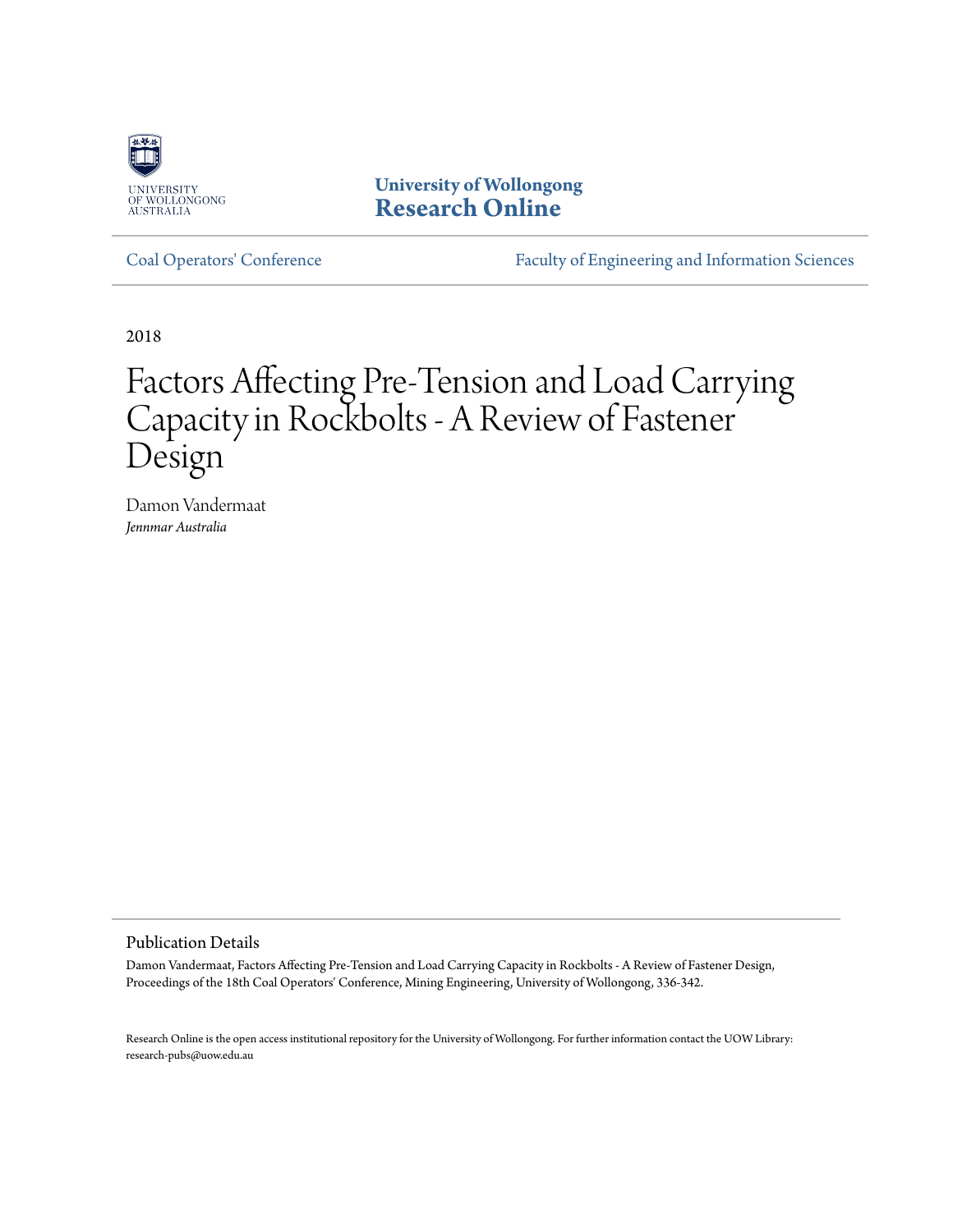## **FACTORS AFFECTING PRE-TENSION AND LOAD CARRYING CAPACITY IN ROCKBOLTS – A REVIEW OF FASTENER DESIGN**

### **Damon Vandermaat<sup>1</sup>**

*ABSTRACT:* Recent studies into rock bolting parameters have suggested that increasing nut length has a positive influence on the pretension achieved during rockbolt installation. A literature survey on bolts and fasteners was undertaken, as well as a laboratory testing program to examine this suggestion. The testing program examined M24 nuts ranging from 1D to 1.5D (24 mm – 36 mm). These nuts were used to tension a rockbolt using an instrumented drill rig to measure torque, and a through-hole load cell to measure pretension. It was found that nut length has no impact on the pretension values achieved during rockbolt installation. The largest factor affecting pretension values was found to be the levels of friction acting between bearing surfaces. Overcoming this friction is estimated to account for 85-90% of the applied torque from the drill motor.

#### **INTRODUCTION**

Effective pre-tension in ground anchors is an important part of the ground support system. Pre-tension improves shear resistance between bedding planes, and actively works to prevent shear and vertical movement of strata layers. Correctly pre-tensioned rockbolts and cable bolts can make-or-break the effectiveness of installed ground support systems.

In order to improve the amount of pre-tension that can be achieved, it is important to understand the factors and forces that contribute to it. This paper will focus on the most ubiquitous form of ground support in underground coalmines, the rockbolt.

The majority of roof and rib bolts installed in the Australian underground coal industry are the M24 rockbolt. These bolts are typically  $1.2 - 2.1$  m in length, with a core diameter of 21.7 mm and metric M24 x 3 mm thread at the bottom end as shown in Figure 1. Pre-tension is applied through the procession of a 36 mm Across Flats (AF) nut along the thread, which reacts against a dome ball washer and a roof plate to impart a tensile load in the bolt.

Recent academic discussion on rockbolts has proposed an increase in nut length to improve geotechnical outcomes. An investigation into thread stability on rockbolt during pre-tension by Frith (2017), found that a 5 mm thread pitch allowed for 'consistently higher' pre-tension values compared to a 3 mm pitch. The conclusion from this finding was that rockbolt design should adopt a longer nut length to reduce the thread contact pressures, or move toward a 5 mm thread pitch as a means of improving thread stability during tensioning.

#### **MECHANICS OF THREADS**

The conversion of torque into pretension in a bolt is done through the procession of the nut along the thread. This procession uses the mechanical advantage of an inclined plane (helix angle) to convert the rotational energy of the drill motor into tension in the rockbolt. This helix angle is controlled by the pitch of the thread (Figure 3). The shorter or 'fine' the pitch the lower the helix angle and therefore, the greater the mechanical advantage.

 <sup>1</sup> *Damon Vandermaat, Jennmar Australia (formerly). Email: [dpvandermaat@gmail.com](mailto:dpvandermaat@gmail.com) Tel: +61 417 533 219*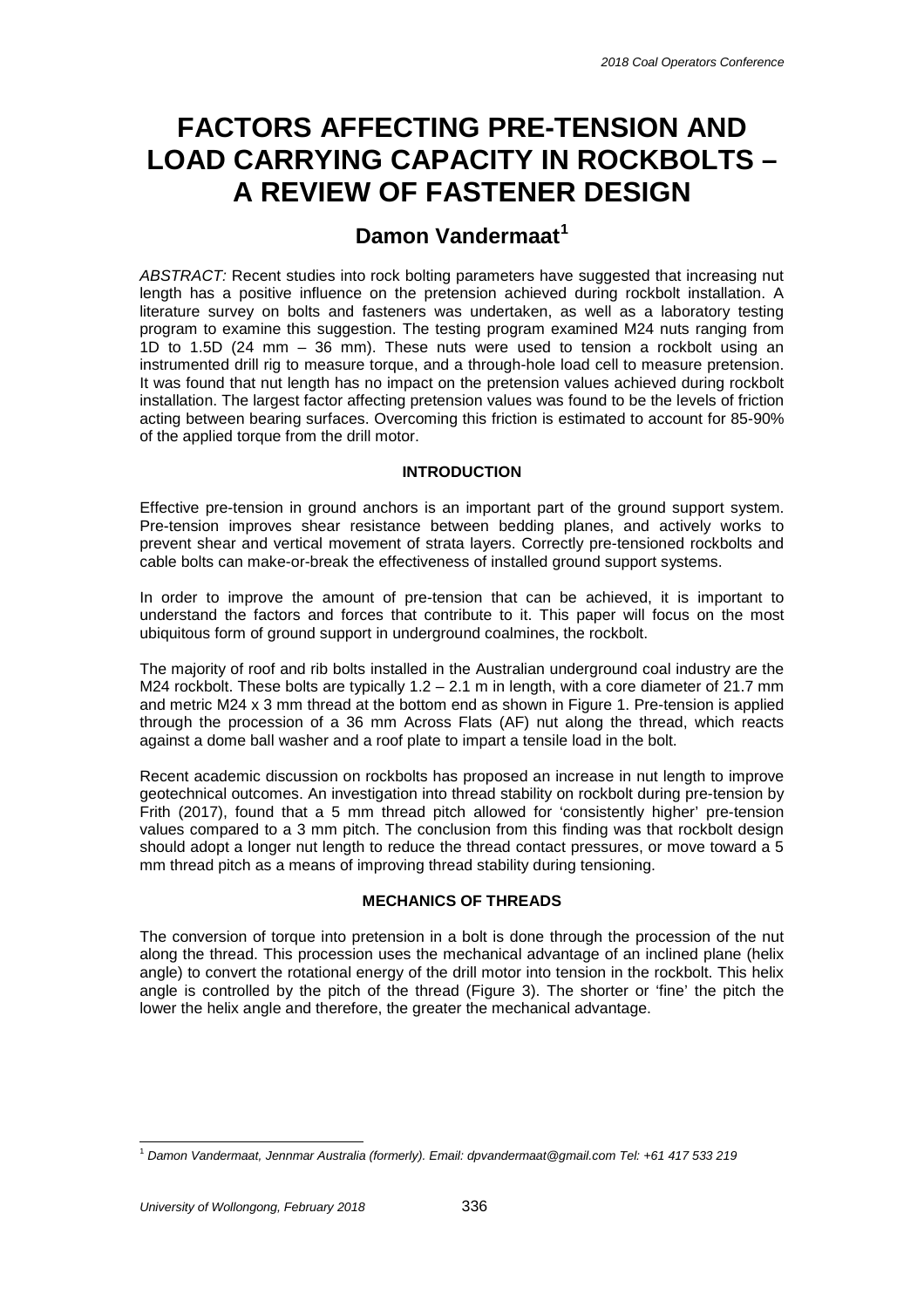

**Figure 1: Typical Australian M24 rockbolt and dome ball washer dimensions**



**Figure 2: Impact of pitch height on pre tension values (Frith, 2017)**



**Figure 3: A coarse thread (left) and a fine thread (right)**

There are a number of factors which can affect the amount of pretension that can be achieved during installation. This can include the amount of lubrication between mating parts, the thread pitch, and the quality, accuracy and tolerance class of the thread (Yan, 2014). The main contact points in the tensioning system are between the mating threads, and between the bearing face of the nut and the dome ball washer. All of these factors will affect the amount of efficiency of torque to pre-tension conversion.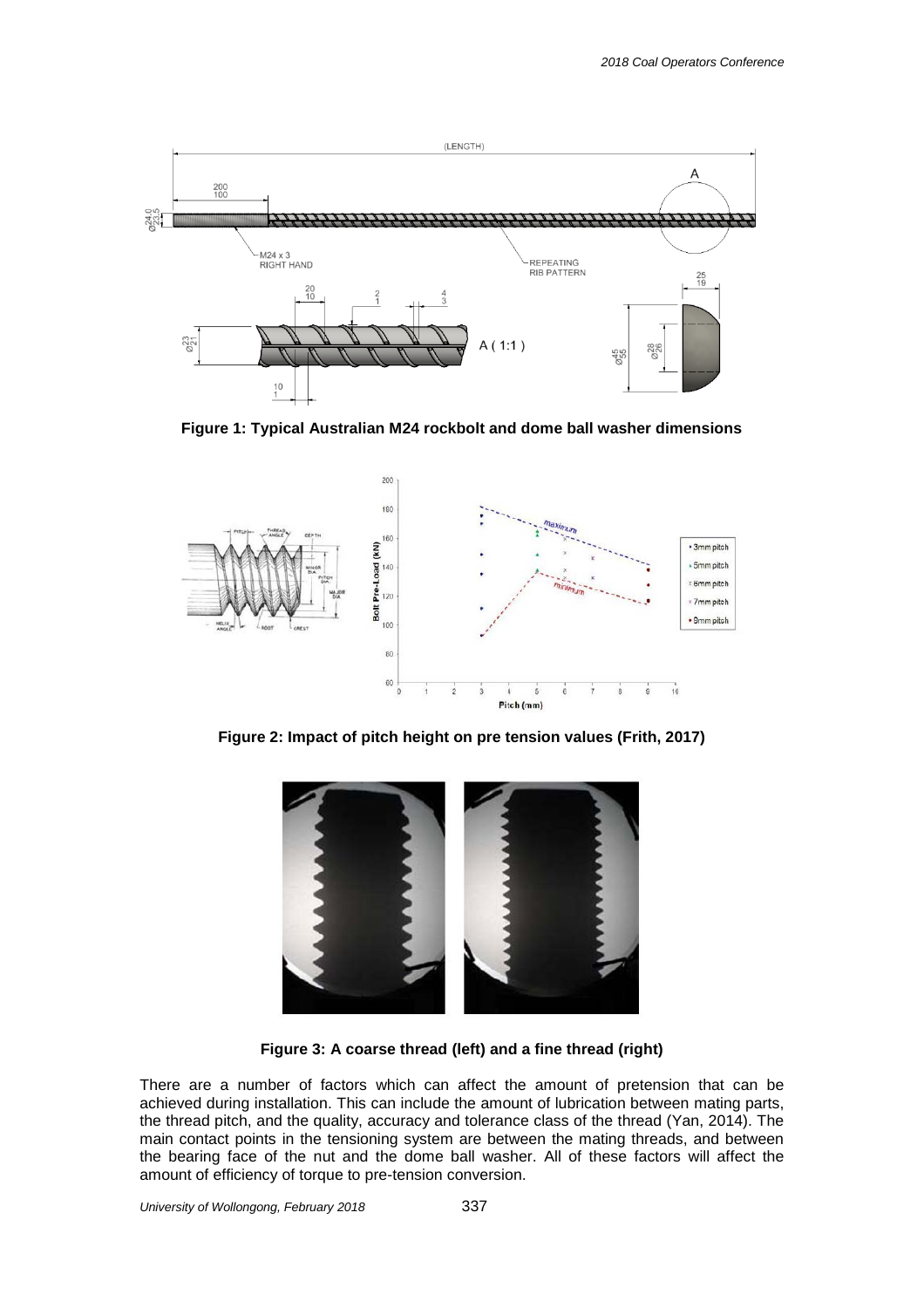An examination of the equations that govern the amount of torque required to generate a tensile force in a bolt, shows that the relationship between torque and load is independent of nut length. A commonly used equation for calculating the torque required for a specified bolt tension is given in Equation 1. This equation is a function of the bolt diameter, and a torque coefficient, which is calculated using Equation 2. The torque co-efficient considers the geometry of the thread, as well as the co-efficient of the friction between the contact surfaces (Barret, 1990). An example of calculated values for varying friction levels is presented in Table 1 and Figure 4.

$$
T = FKD_b \tag{1}
$$

$$
K = \frac{d_m}{2d} \left( \frac{\tan \psi + \mu \sec \alpha}{1 - \mu \tan \psi \sec \alpha} \right) + 0.625 \mu_c \tag{2}
$$

Where:

 $T =$  Torque (Nm)

 $F =$  Tension (N)

 $K =$  Torque Co-efficient

 $\mu$  = Friction co-efficient threads (usually between 0.15 and 0.2 for steel-on-steel contact)

 $\mu_c$  = Friction co-efficient bearing surface

 $D_h$  = Bolt diameter (m)

 $\psi$  = Thread helix angle (2.5<sup>0</sup> for an M24 x 3 thread)

 $d_m$  = mean thread diameter (m)

#### **Table 1: Calculation of pretension from a given torque input based on Equations 1 and 2 for a range of friction values.**

| и    |      | T(Nm)  |       |
|------|------|--------|-------|
| 0.00 | 0.02 | 350.00 | 72.88 |
| 0.05 | 0.08 | 350.00 | 18.73 |
| 0.10 | 0.14 | 350.00 | 10.27 |
| 0.15 | 0.16 | 350.00 | 9.09  |
| 0.20 | 0.19 | 350.00 | 7.73  |



#### **Figure 4: Pre-tension achieved for various levels of friction for a 350 Nm input torque**

It can be seen that friction has a very large impact on the effectiveness of a given torque input. Realistic friction values for lubricated steel contactsare 0.15-0.2. Overcoming the effects of friction accounts for 85-90% of the applied torque. It is clear that reducing the effects of friction between mating surfaces can have a very significant impact on achievable pre-tension levels.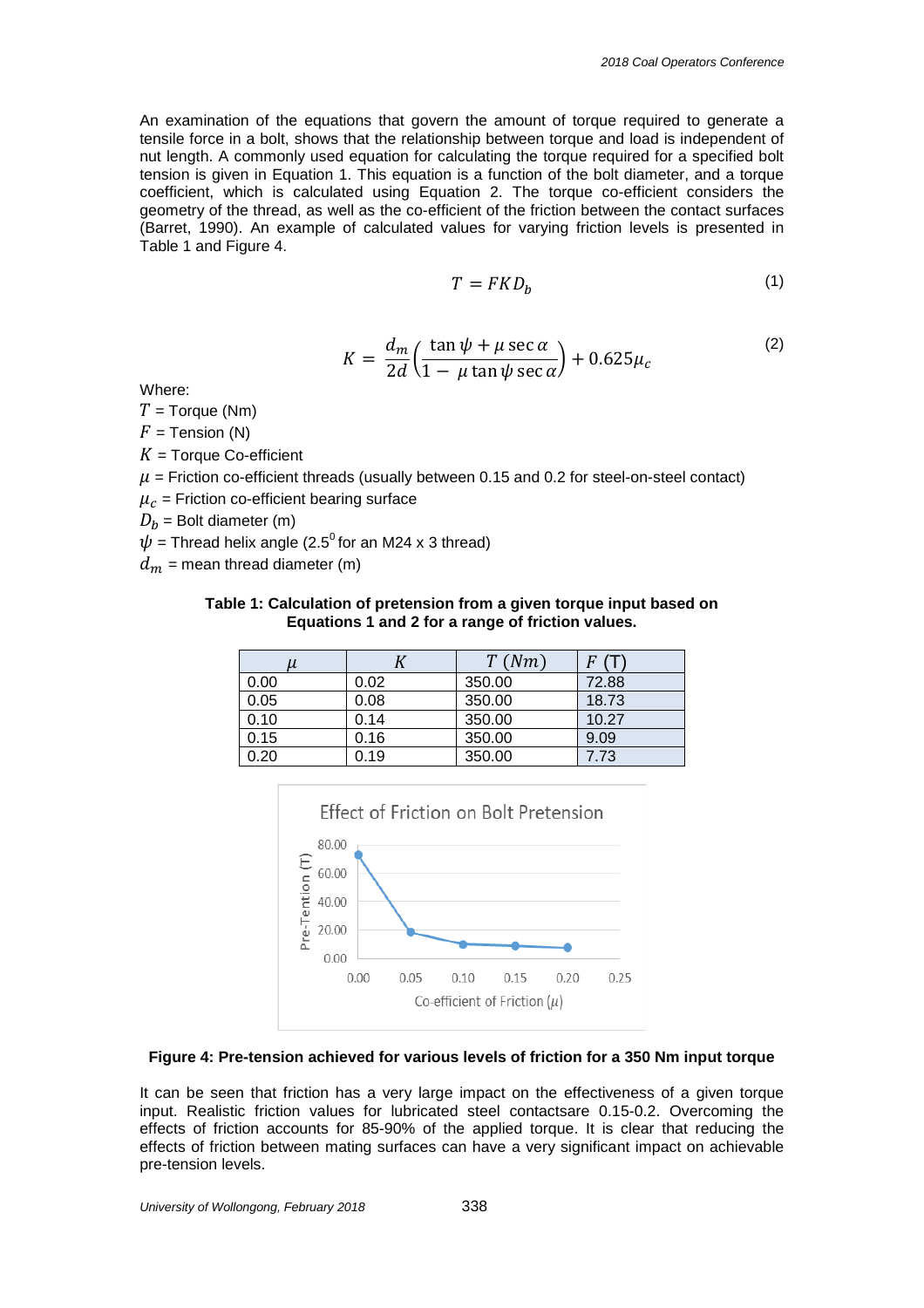Deciding on thread pitch is a compromise between strength, tensioning efficiency and practicality. A coarser thread has larger pitch measurement and is less prone to stripping as a result of there being more material in the thread 'teeth'. A finer thread has a smaller helix angle and can achieve higher bolt tension for a given torque due to a greater mechanical advantage. However, finer threads are more susceptible to corrosion, galling and contamination. Ultimately, the pitch of the thread should be kept as fine as practicable without compromising the strength and serviceability of the thread. Table 2 presents the pros and cons of fine and course threads.

| <b>Fine Threads</b>                                              |                                                    |  |  |  |  |
|------------------------------------------------------------------|----------------------------------------------------|--|--|--|--|
| <b>Pros</b>                                                      | Cons                                               |  |  |  |  |
| mechanical<br>Smaller helix<br>angle<br>more<br>$-$<br>advantage | Lower stripping strength                           |  |  |  |  |
| Higher torsional strength                                        | More prone to cross threading                      |  |  |  |  |
| Higher bar strength                                              | More prone to contamination (dust, corrosion etc.) |  |  |  |  |
| <b>Coarse Threads</b>                                            |                                                    |  |  |  |  |
| <b>Pros</b>                                                      | Cons                                               |  |  |  |  |
| Higher stripping strength                                        | Lower bar strength                                 |  |  |  |  |
| Less prone to contamination                                      | Lower torsional strength                           |  |  |  |  |
| Less prone to cross threading                                    | Larger helix angle - less mechanical advantage     |  |  |  |  |

| Table 2: Pros and cons of coarse and fine threads |
|---------------------------------------------------|
|---------------------------------------------------|

It is important to appreciate that load is not uniformly distributed on the threads along the length of the nut. The majority of loading is experienced at the face of the nut, and within the first 2 - 3 thread pitches. Up to a point, increasing the length of the nut will reduce the intensity of loading experienced at the bearing face of the nut, however there are very large diminishing returns as nut length increases (Sopwith, 1948).

An analysis was carried out based on the calculations presented by Sopwith (1948) to examine the loading characteristics on M24 x 3 threads with various nut lengths. The results of this analysis are presented in Figure 5, which presents the load intensity per unit length of thread helix. For convenience, the data is presented in terms of distance from the nut bearing face. Nut length is given in proportion to the diameter of the thread.



#### **Figure 5: Distribution of loading intensity along an M24 x 3 nut of varying lengths. Lengths are represented propositionally to the diameter of the thread (After Sopwith, 1948).**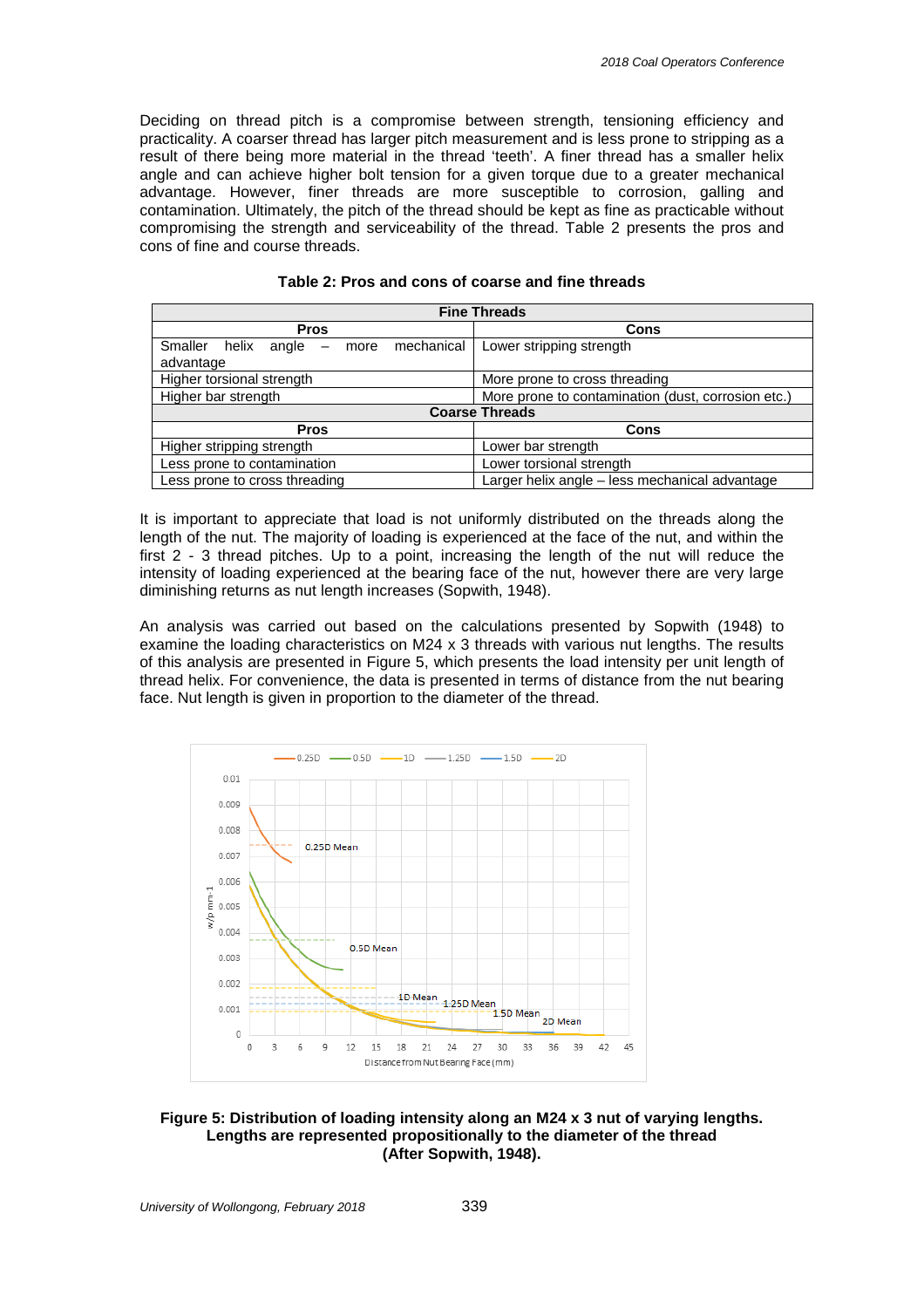It can be seen that beyond a nut length of 1 x diameter (1D), the advantages of reducing the peak load intensity on the threads close to the bearing face is essentially zero. The distribution of load intensity on the thread beyond nut length of 1D is practically identical within the first 4-5 thread pitches. Longer nuts are able to carry very small amounts of load over their full length from pitches  $6 - 15$ , however, the load intensity in this region is  $8 - 12$ times less than the peak intensity at the bearing face. The mean loading intensity also experiences diminishing returns, albeit not to the same degrees as peak load intensity. Given that pretension levels are highly dependent on the action of friction, it is unlikely that increasing the length of nut will sufficiently reduce the overall bearing pressure on the threads to meaningfully impact pretension levels.

#### **EXPERIMENTAL TESTING**

An experiment was carried out to examine the effects of nut length on pre-tension values. In this experiment 1D (24 mm), 1.25D (30 mm), 1.5D (36 mm) M24 x 3 nuts were examined. A Jennmar X-Grade rockbolt was used for the purposes of the test. A number of friction reducing agents were also used to examine the effect of friction on pre-tension. These included Teflon washers and a dry Molybdenum Disulphide coating. The tests carried out are highlighted in Table 3. The testing setup is depicted in Figure 6 and the method was as follows:

- An 1800mm rockbolt was point anchored in a 1700 mm hole (ϕ28 mm) using a 500 mm fast-set resin capsule. This produced a 900 mm un-encapsulated section at the bottom of the bolt, which represented the 'slow' portion of a two-speed resin capsule.
- A through-hole load-cell was placed over the thread of the bolt, and was set between two flat steel plates.
- A plate, nut and the dome ball were placed over the thread, and the nut was tensioned using a hydraulic drill rig instrumented with a digital torque sensor. Maximum torque for each test was recorded.
- The test bolt was cleaned of debris between tests, and the nut was changed after five consecutive tests.

The results of the testing are shown in Figure 7 and Table 4. The drill rig was capable of output torques of between 240-400 Nm, and pretension values ranged between 4-12T.

|                           | 24 mm (1D) | 30 mm (1.25D) | 36 mm (1.5D) |
|---------------------------|------------|---------------|--------------|
| As Machined               |            |               |              |
| Teflon Washer             |            |               |              |
| Moly Coated Teflon Washer |            |               | -            |



#### **Figure 6: Experimental setup highlighting major points of friction**

#### **Table 3: Range of test specimens.**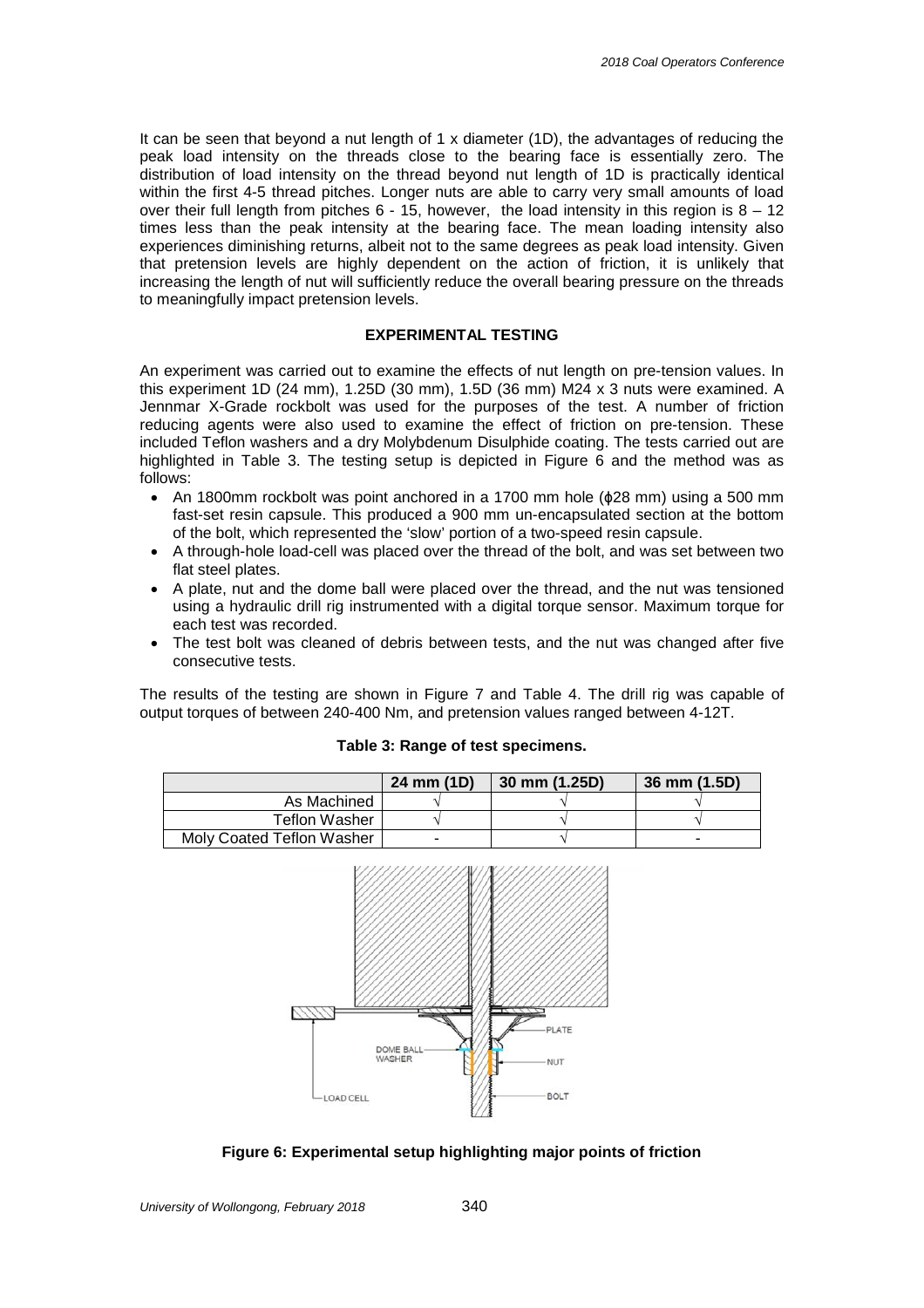



|              | <b>Average Tension (T)</b>            | St Dev (T) | <b>Average Torque (Nm)</b> | Nm/T |  |
|--------------|---------------------------------------|------------|----------------------------|------|--|
|              | <b>As Machined</b>                    |            |                            |      |  |
| 1D (24mm)    | 4.5                                   | 0.5        | 357                        | 79   |  |
| 1.25D (30mm) | 4.5                                   | 0.4        | 360                        | 80   |  |
| 1.5D (36mm)  | 4.9                                   | 0.5        | 331                        | 67   |  |
|              | As Machined with Teflon Washer        |            |                            |      |  |
| 1D (24mm)    | 7.25                                  |            | 348                        | 48   |  |
| 1.25D (30mm) | 8                                     | 0.8        | 343                        | 43   |  |
| 1.5D(36mm)   | 7.71                                  | 0.6        | 354                        | 46   |  |
|              | <b>Moly Coated with Teflon Washer</b> |            |                            |      |  |
| 1.25D (30mm) | 8.6                                   | 0.5        | 301                        | 36   |  |

#### **Table 4: Testing results**

From the results of this testing, the impact of reducing friction can clearly be seen. Each progressive addition of a friction reducing agent increases the pretension achieved with a given input of torque. The average pretension values doubled between the as machined nut, and the molybdenum coated nut with a Teflon washer. There was no indication that increasing the length of the nut impacts the amount of pre-tension achieved. By examining the range of tests for the as machined, and As Machined with Teflon washer samples, the change in nut length made no difference to the pre-tensions achieved.

For relatively close levels of torque measurements, there is still a large scatter of pre-tension values achieved. This is likely to be due to variations in the friction co-efficient between tests. The tests were conducted over several days and it is possible that variations in temperature and humidity could impact on the levels of friction in the system. It is also expected that debris, dirt, oils, corrosion or the quality of the threads surface finish between samples may have affected the results between tests, despite efforts made to control for these variables.

#### **CONCLUSIONS**

Of all the factors that affect the amount of pre-tension achieved during rockbolt installation, friction plays the largest role. Friction can account for 85-90% of the torque required to tension a rockbolt. The main sources of friction in the rockbolt tensioning process are between the threads, and the contact face between the nut and dome ball washer. The main methods used by manufactures of rockbolts is to use a low friction washer in-between the nut